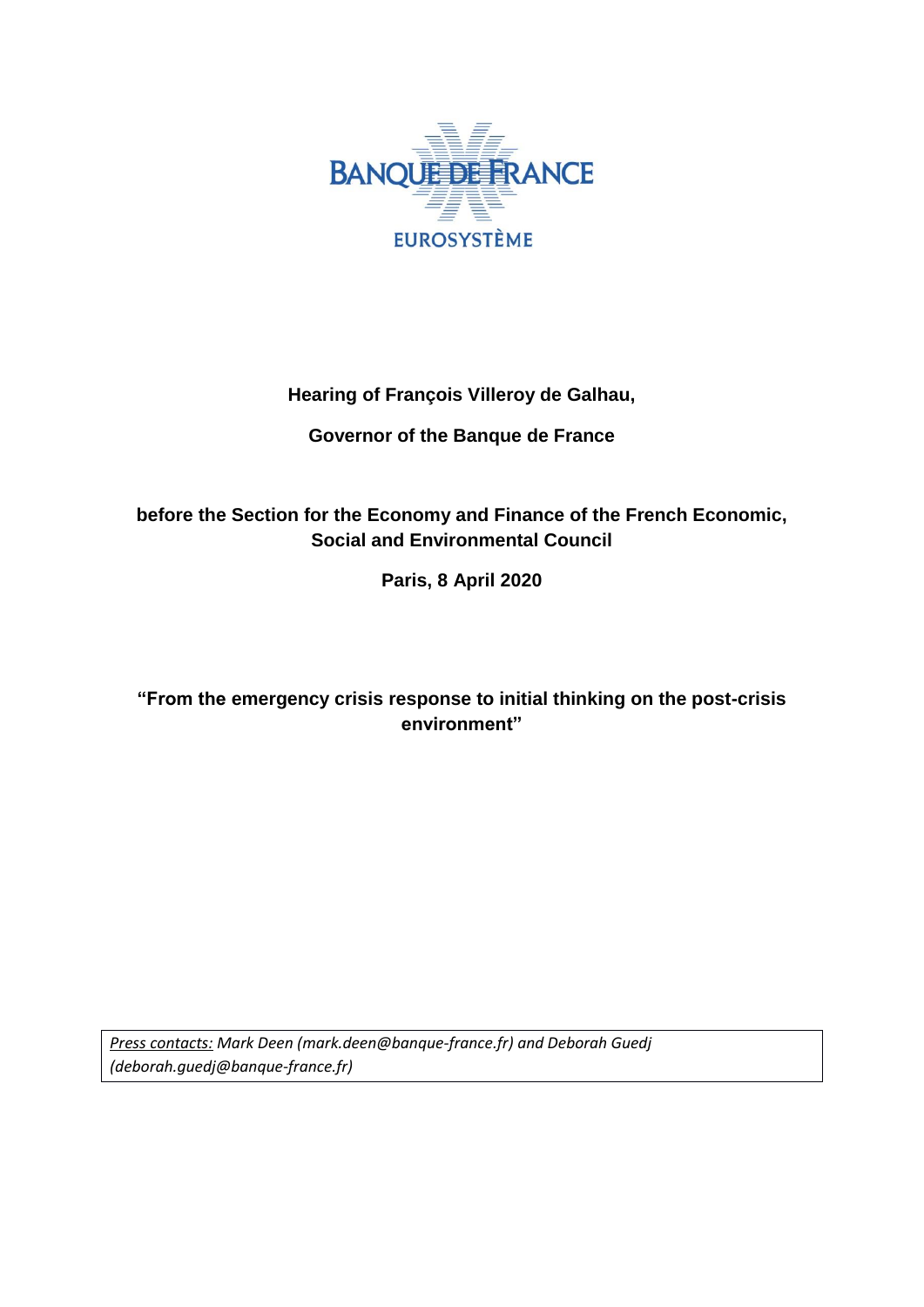### Madam President, Vice-Presidents, Section Members

Thank you for this "virtual" invitation, which is nevertheless essential to maintaining a productive dialogue on the economy between our two institutions during this crisis: the Banque de France is fully mobilised in the economic battle to support our businesses, and, of course, representatives of civil society such as yourselves are following the situation extremely closely. This afternoon, I will briefly present the findings of our monthly business survey published today. It is the first French survey to analyse the economic impact of the first fifteen days of lockdown. I shall then turn, in greater detail, to the economic policy responses: those introduced in the short term, for which there is a solid consensus, and those that will have to be devised once we emerge from the crisis. In this respect, questions remain open.

\*\*

# **I. Findings of the Banque de France's monthly business survey: a substantial economic cost**

In 2019, the French economy was defined by its **resilience**, as it better resisted the economic slowdown than its European neighbours, particularly Germany. It is now feeling the full force of a severe shock that is impacting both supply and demand.

Our monthly business survey of 8,500 businesses carried out between 27 March and 3 April illustrates the effect of the lockdown measures that have been in force since 17 March. The measures have had a major impact on business activity, which was down by 32% in March, and consequently on our **quarterly GDP growth estimate which was down by around 6% in the first quarter**. In all sectors, activity is dropping, and in most cases, dramatically. This decline is not solely the result of the context in France. Orders from abroad have also been badly hit, as the epidemic is affecting the majority of French businesses' major trading partners.

In **industry**, the automobile, metallurgy, and machinery and equipment manufacturing sectors were the worst affected by the decline in activity. For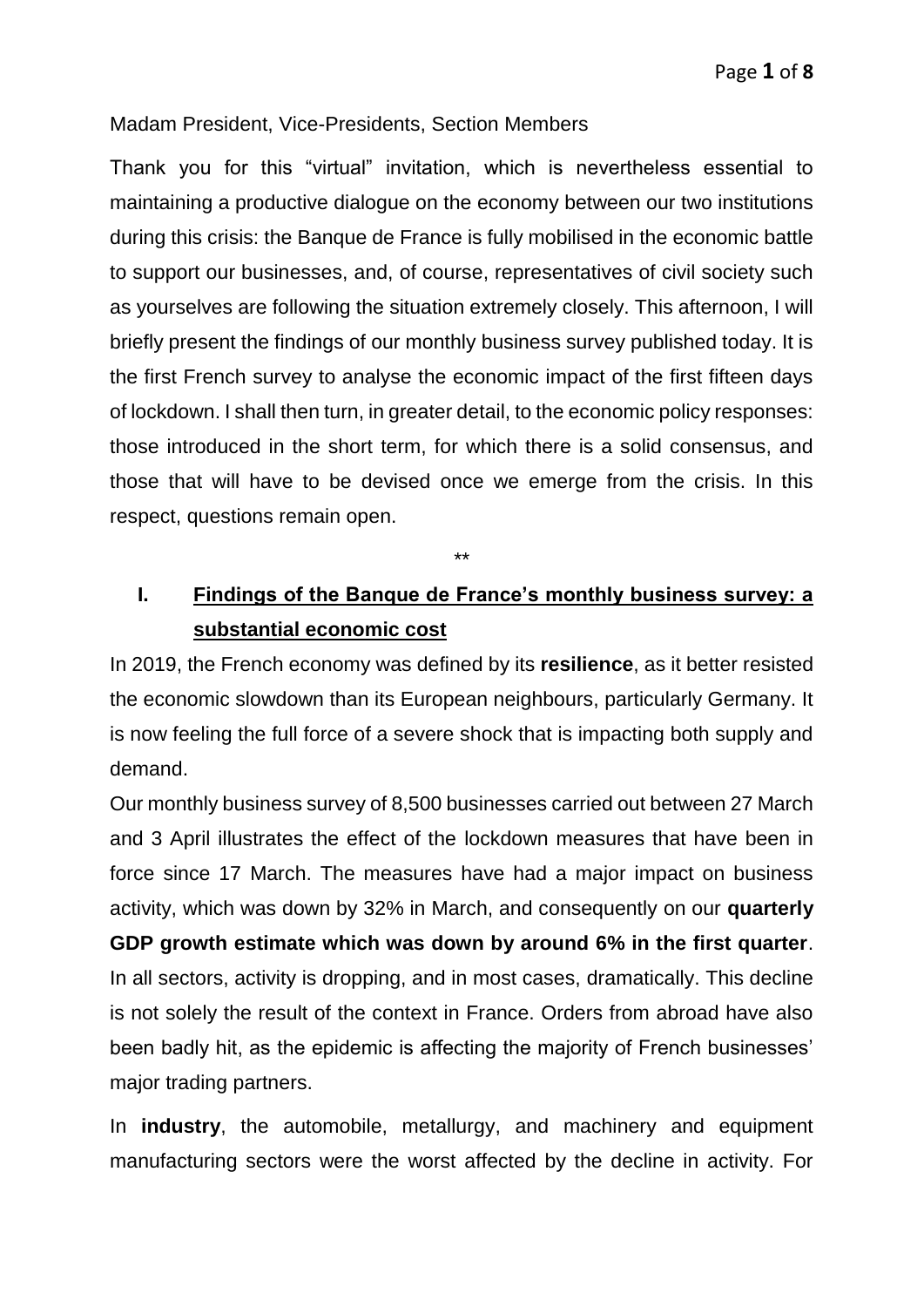industry as a whole, the capacity utilisation rate fell from 78% in February to 56% in March, which is the lowest rate ever recorded in the survey. In **services**, the greatest slump was seen in accommodation and catering. **Construction** sector activity also deteriorated significantly, as a number of construction projects were put on hold at the beginning of the lockdown period (**Slide 3**).

In short, at the end of March, the economy was running at two-thirds of its normal pace. This means that every two weeks of lockdown "costs" us **approximately 1.5% of lost annual GDP and at least 1% of additional government deficit**.

#### **II. Building the appropriate economic policy responses**

#### 2.1 The emergency: rapid, strong and convergent responses **during** the crisis

Confronted with this unprecedented, and totally unforeseeable crisis, **rapid, strong and convergent responses** were implemented across the board in fifteen days to stem the effects of a severe economic shock. The lessons of 2008 have not been forgotten. Seldom has there been such a solid consensus on the direction and the scope of the measures to be taken, including among economists, which is quite rare. In France, we have put in place a shield to protect businesses of all sizes and to help them get through this shock, which in turn protects their employees. This "cash shield" is fashioned from both unprecedented fiscal and monetary measures.

The **fiscal measures** put in place by the government primarily revolve around deferring payments of taxes and social security contributions, a solidarity fund for the self-employed and above all initiatives for those in partial employment – formerly referred to as "technical unemployment", but we have fortunately inverted that description. France has thus learned from the success of Germany and its *Kurzarbeit* in 2009. Our arrangement – currently the most generous and costly in Europe – should avoid what has started to happen in the United States: ten million job losses in fifteen days and possibly a lot more tomorrow; it protects employees and their incomes and maintains production capacities for the future recovery. The measures also include state-guaranteed loans, up to a total of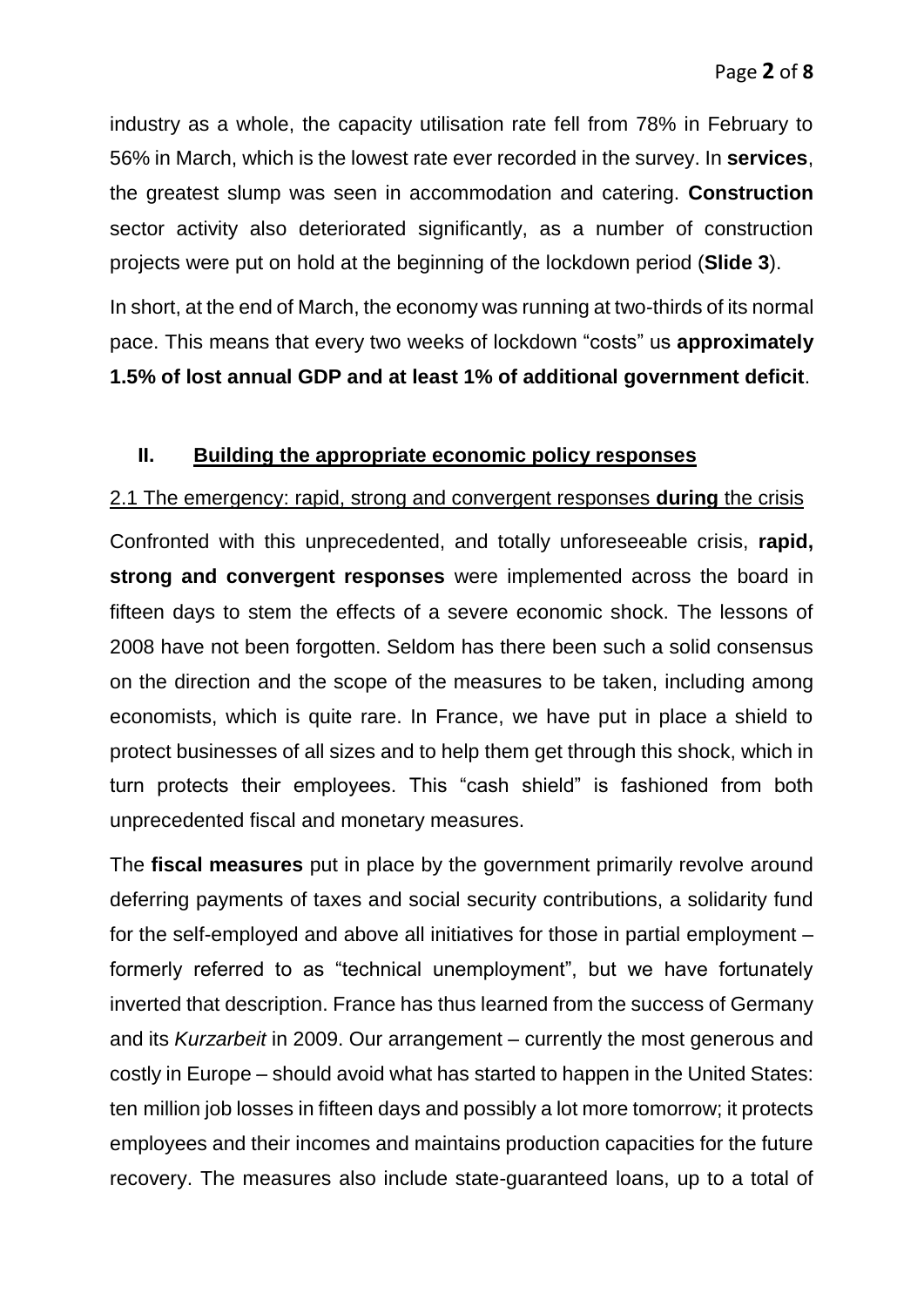EUR 300 billion, repayable over one to five years and for an amount covering up to 25% of annual revenue. Overall, banks are playing their part, but the Credit Mediation Scheme's services, under the aegis of the Banque de France, are involved and ready to assist any businesses experiencing difficulties. Already, each week we are receiving over ten times more cases than last year.

I will now turn to the **monetary measures** of this cash shield. All over the world, the major central banks have taken bold measures to guarantee financing for businesses in the short term, through purchases of commercial paper, and in the medium term, through purchases of corporate bonds.

In this respect, the ECB was among the first to lead the way. The ECB also stands out in that it has the capacity to provide banks with **immediate and almost unlimited liquidity**, so that the banks can in turn finance all the economic players: businesses, government and households. To do so, during the course of two successive meetings the ECB took some exceptional decisions. The decisions taken on 12 March, which were said to have missed their target, have often been compared unfavourably with the successful "package" of 18 March. However, I want to stress that they are complementary. On 12 March, the ECB decided to make almost EUR 3,000 billion  $-$  ¼ of euro area GDP – available to **banks** through "TLTRO III" operations that provide refinancing at a negative interest rate (that can be as low -0.75% if banks at least maintain their stock of outstanding loans) for an amount of up to 50% of lending to the economy, essentially to ISEs and SMEs. On 18 March, we further decided to launch an exceptional asset purchase envelope of EUR 750 billion for those that obtain their financing through the markets, namely governments and large corporations. This totally unprecedented Pandemic Emergency Purchase Programme (PEPP) aims at avoiding a positive shock on long-term interest rates associated with the exceptional expense of the public health crisis. It also comes on top of the EUR 300 billion of asset purchases that had already been planned. Also unprecedented is that the ECB has thus accorded itself flexibility, where necessary, on three fronts: between public and private sector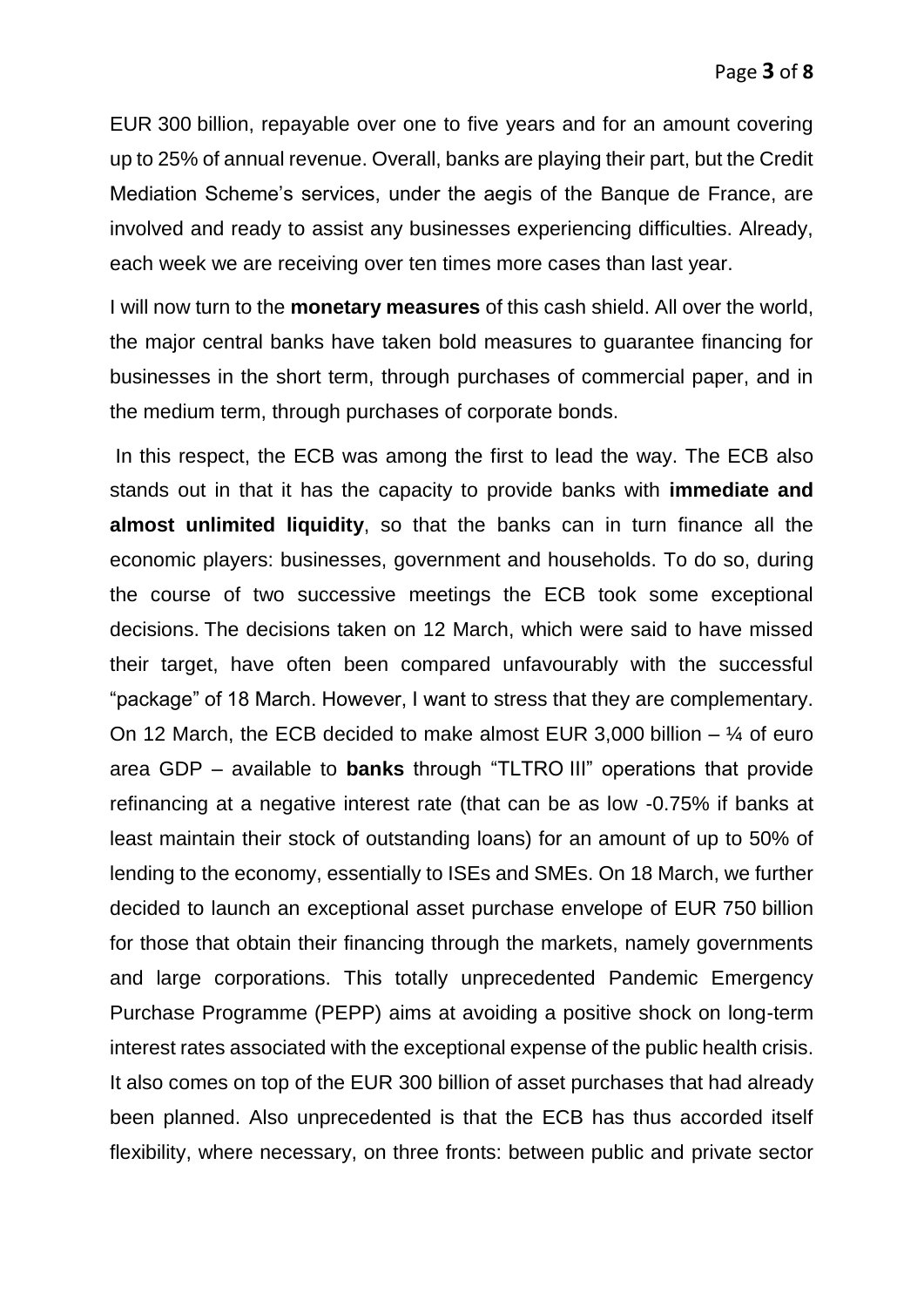securities, between countries for public sector securities, and with regard to the issuer holdings limit of 33% on each public sector security.

The Eurosystem also decided, quickly and forcefully, to activate its **macro- and microprudential levers** to help euro area financial institutions optimise their capacities to finance businesses. We have taken this step not because banks are weak but because they are in fact strong. Unlike in 2008, the banks are not the weak link in a crisis which this time is of public health; a crisis which is economic, but, at least in terms of its causes, non-financial in nature. This is notably the result of the regulations that we have implemented and reinforced over the last ten years. And it is what now gives us greater leeway to ease certain capital requirements, such as the counter-cyclical buffer, and to push back the entry into force of the Basel III accords by one year to 2023.

All these measures should be considered in light of the – often heated – discussions on the degree of financial solidarity in Europe. Arguably, Europe could perhaps do more, but let's not forget that it is already doing a great deal, thanks to major efforts from the Eurosystem or the easing – agreed quickly and unanimously – of the Stability and Growth Pact, which gives natural priority to national action. If we consider a possible role for the European Solidarity Mechanism (ESM), the amounts involved – around EUR 410 billion – would certainly be significant. However, the support provided by the ECB alone represents EUR 1,050 billion on the markets and up to EUR 3,000 billion in bank liquidity. Furthermore, the Monetary Union allows Italy and Spain to borrow at a far lower interest rate than before the euro. The truth is that questions of European financial solidarity will mainly come in the post-crisis period, which I shall now address.

#### 2.2 Initial strategic thinking on the post-crisis environment

Beyond the present emergency and consensus, we must start to consider "postcrisis". It raises some very open questions, some of which are premature. Let me begin, very simply, with what we know and what we do not know: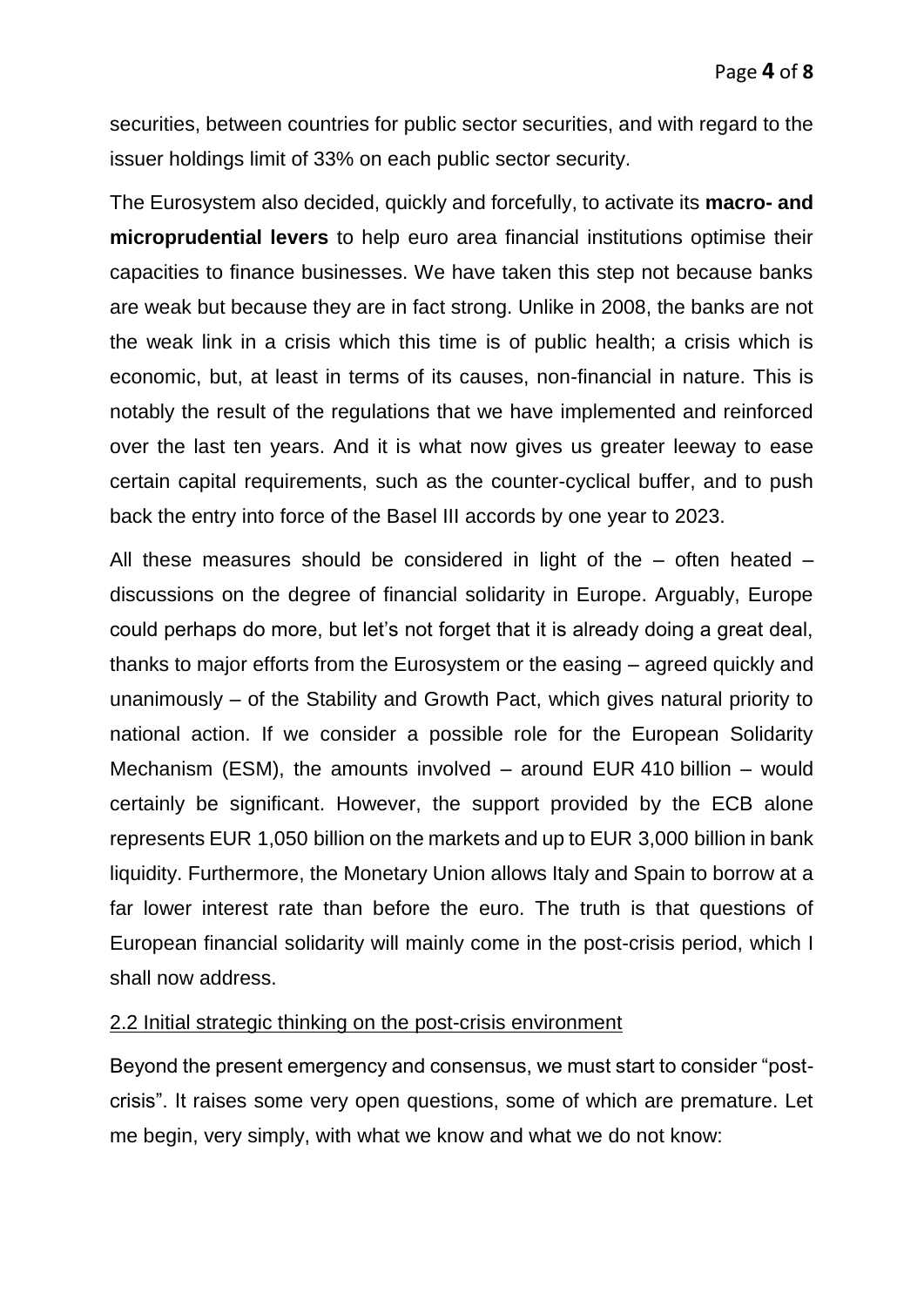- We know that **growth will be strongly negative in 2020, then positive in 2021**. However, we do not know the numbers involved: they depend on the peak lockdown period – 1.5% of GDP is lost with every two weeks –, our ability to bounce back afterwards, and the chain of events with regard to public health and the economy in the rest of the world.
- We now know that despite our initial hopes, we will not suddenly go from the current phase of general lockdown to a final phase of complete freedom of movement. Between, there will be a **phase 2 of relative lockdown**, which will gradually be wound down, potentially over a long period of time. However, we do not yet know how: this is where the interaction between the battle for public health and the battle for the economy will have to be optimised, and where public debate will have to bring together doctors and economists. Their opinions may converge more easily than we believe.
- Lastly, we know that we will emerge from this crisis with **significantly higher levels of debt**. This is clearly the case for government debt, with an increase of between ten and several dozen percentage points of GDP. But it is also the case for business debts: the longer the economic hiatus lasts, the more their problems will evolve from simple cash requirements to lasting balance sheet challenges and losses to be covered through capital increases. In financial terms, several businesses will go from facing liquidity constraints to solvency constraints. And the current cash flow problems will become stock problems. Relatively speaking, the economic agents generally least affected by this crisis are households, which experience high levels of "forced saving" during the period. Of course, this does not mean that, on a micro-economic level, some low-income households and financially vulnerable people are not already feeling the effects of lost income; and these households, which struggle to make ends meet, have no precautionary savings.

This leads us to consider the lessons that history can teach us about recovering from crises, starting with the post-war years. This has become a particular focus of economic research today, even though, fortunately, our situation is less

\*\*\*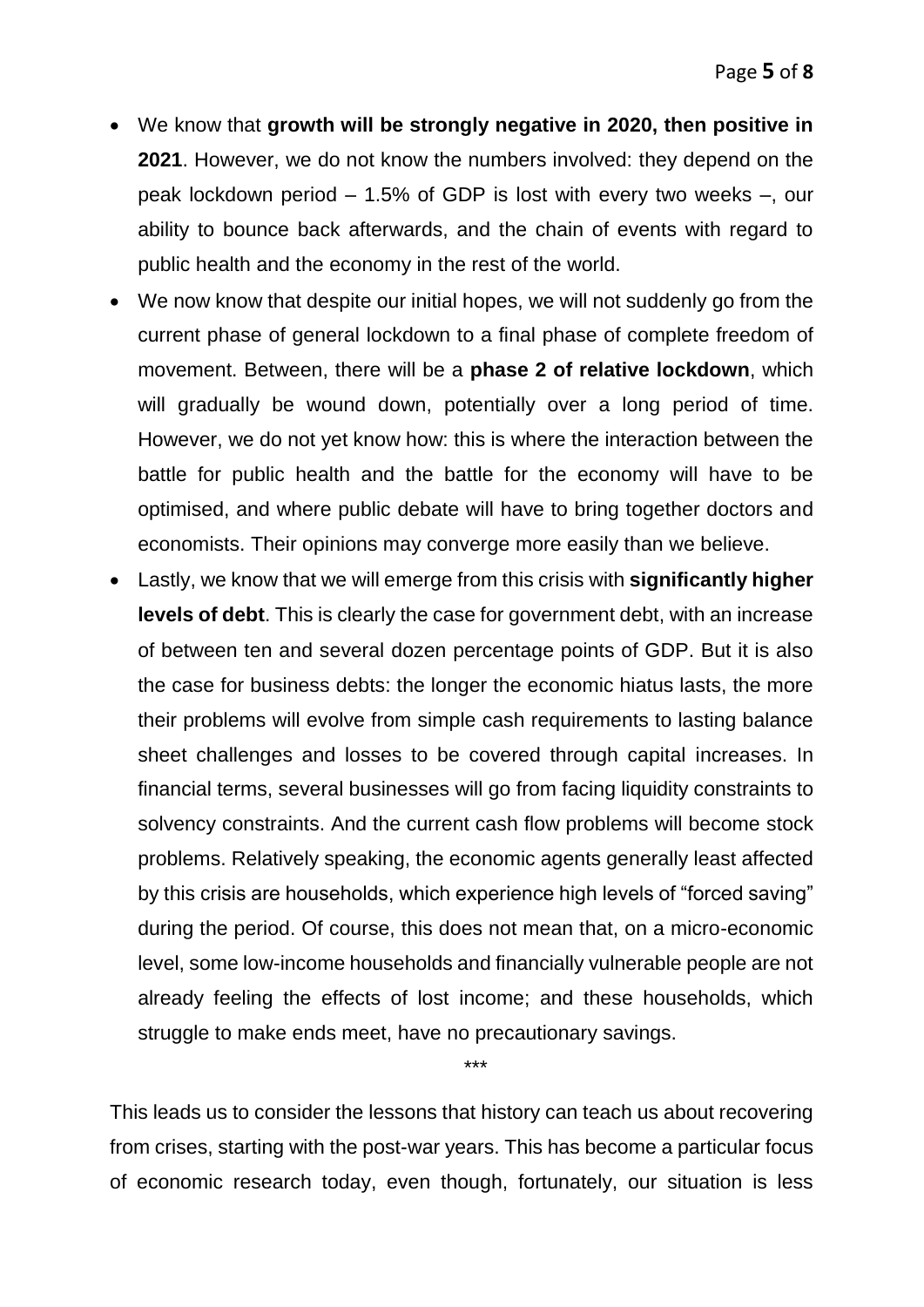dramatic: the three "classic" themes – which give rise to so many questions – are the return to growth, debt treatment, and the proper use of monetary policy.

**1/ How to support growth?** In Europe, there would be little sense in giving a cheque to every household, which forms part of the US recovery plan. We do not have – fortunately, to my way of thinking – the same social model. Given the various social protection schemes in place in Europe, to which we can add forced saving during periods of lockdown, household demand should recover quite spontaneously. In terms of total demand, greater uncertainty remains around investment and external demand, particularly with regard to the time needed for the global economy to overcome the public health crisis. **Supply** from businesses could remain stymied in some sectors due to lasting loss of capacity (bankruptcies) and supply chain difficulties. This is therefore likely to require investment programmes and climate transition programmes that sustain demand while improving production capacity; and for that, priority will have to be given to financing joint initiatives at the European level , particularly given its higher "debt capacity". In this instance, our remedies for the crisis will be in step with our long-term priorities. At the national level, any initiatives to further education, professional training and more skilled employment will continue to be the best investment for growth: France had fortunately created one million extra jobs during the four years preceding the coronavirus shock; tomorrow, it will still be through our wealth-producing work that we will cover the price of this shock.

**2/ How to treat the debts inherited from the crisis?** Secondly, the question of **public and private debt** will arise. A necessary response will involve strict fiscal management to bring down the deficits: given that an increase in taxes would not be widely accepted, we will have to fall back on a more selective fiscal policy and lower public spending. This type of effort will only show results in the medium term as, in the immediate aftermath, help will be needed to kick start the economy. Two more specific and more difficult proposals have also been mooted. Some support a transfer of private debts to public debts, given that the businesses were not responsible for their loss of activity and only the state has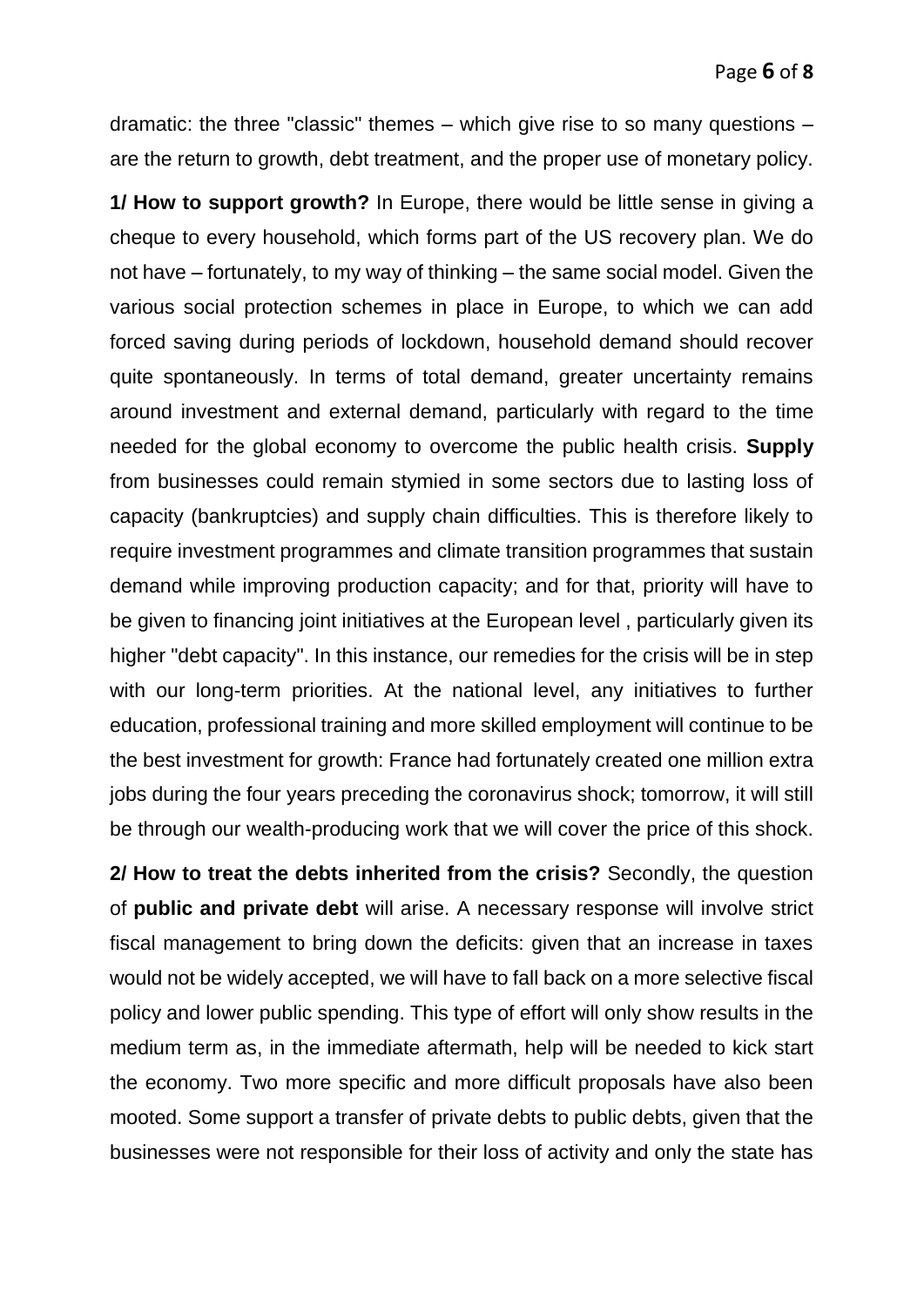the capacity to play the role of insurer of last resort. This is a solution envisaged by the former president of the ECB, Mario Draghi. This can also meet the need for a movement towards grant or equity investment mechanisms for certain businesses, rather than simple loans. These transfers would have the advantage of protecting means of production from the risk of payment default. They are, however, costly for public finances and complicated to put in place.

The second proposal, which can be cumulative, is to treat the one-off debt inherited from the crisis separately. The advantage of ring-fencing debt, which was notably used in the 19th century – it led to the creation of the French *Caisse des dépôts et consignations* after the Napoleonic Wars – is that it preserves "ordinary" fiscal policy. How this one-off debt should be amortised, however, remains unclear. A more positive alternative is to mutualise debt with more robust countries: this is, of course, the post-war Marshall Plan, but it necessitates a global or European solidarity that is unfortunately uncertain.

However we do it, we will have to bear higher public debts for longer, even though the burden will be lighter if interest rates remain very low. And this brings me to monetary policy.

**3/ How to use monetary policy?** Here again, let's begin with what is most certain: inflation should remain weak during the period; it had already fallen to 0.6% in France and 0.7% in the euro area in March. Of course, supply is restricted; but demand will only recover gradually, and oil prices are expected to remain low. Therefore, over the long term the Eurosystem will have to contend with, if not necessarily a risk of deflation, then at least **inflation that is too low** for the definition of price stability (close to 2% over the medium term), especially given that annual inflation has been running at only 1.3% for a decade. This will thus mean that we not only have the possibility, but also the obligation to maintain very low interest rates and ample non-conventional instruments, including public and private sector purchase programmes, long into the future.

This low inflation – particularly if it is persistent – is fuelling some far more speculative and complex thinking on post-crisis monetary policy. While